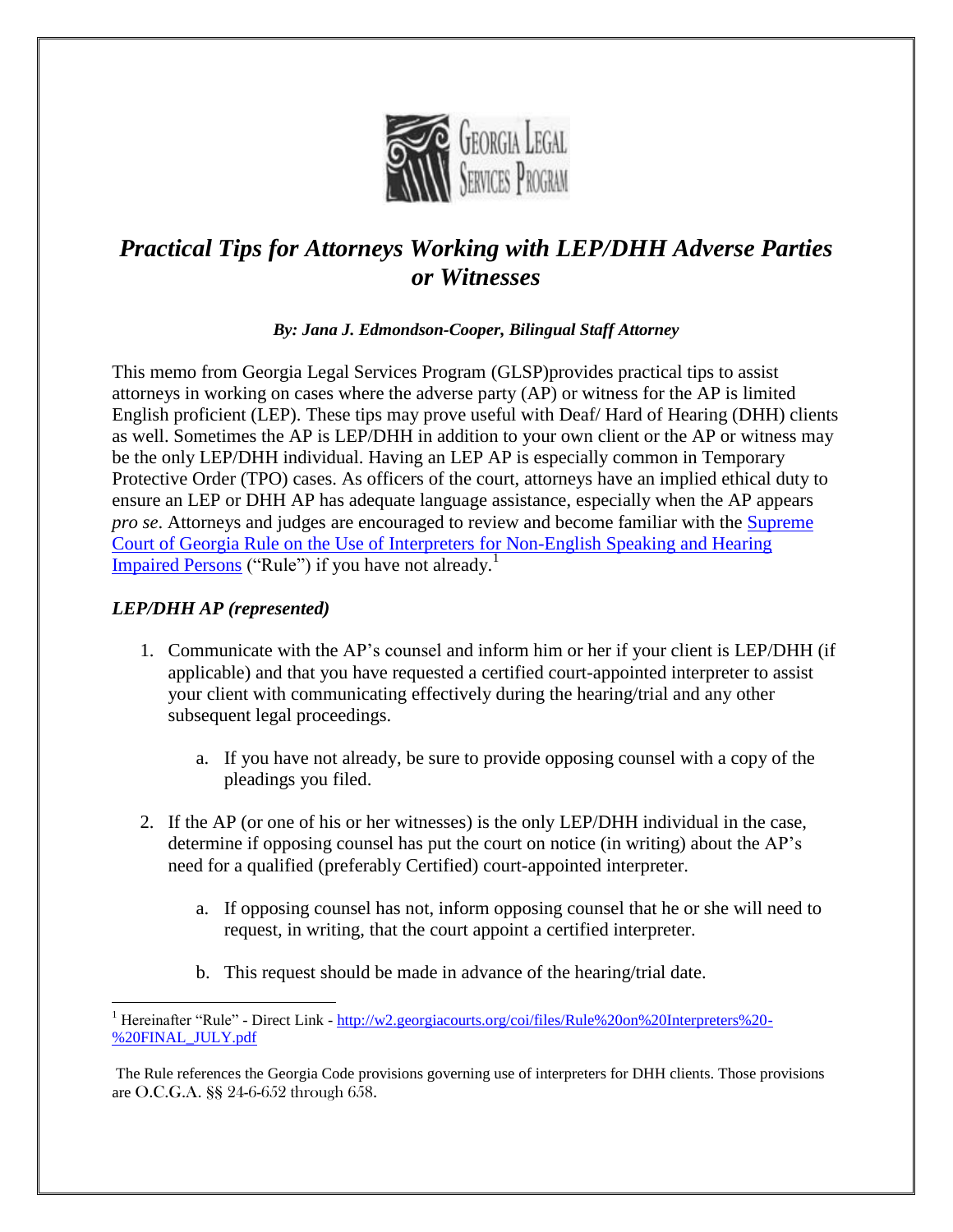- 3. Confirm that opposing counsel has filed written notice with the court.
- 4. If the AP's counsel, for any reason, refuses to request an interpreter for his or her LEP/DHH client and/or witnesses, then you should file GLSP's [Motion for Certified](http://www.georgiaadvocates.org/gojc/library/folder.478604-Pleadings)  [Interpreter and Supporting Brief](http://www.georgiaadvocates.org/gojc/library/folder.478604-Pleadings) requesting an interpreter be appointed to the case.<sup>2</sup>
	- a. In your motion, you should request the court to examine the LEP individual and make an official determination on the record about the need for an interpreter. *Rule, Appendix A(II)(A)-(B)*
	- b. In your motion you should explain why it is critical and necessary that the LEP/DHH opposing party or witness have the assistance of a court-appointed, certified interpreter. ( i.e., due process concerns, perjury issues ) Practically, you want the AP to know what is going on and what is ordered by the court.
	- c. Additionally, you should explain to the court that it will be detrimental to the LEP/DHH party and your own client if the court denies appointing a certified or other qualified interpreter. ( i.e., due process concerns) *This is regardless of whether your client is LEP/DHH.*
	- d. **Remember**: in cases filed under the Family Violence Act (**O.C.G.A. § 19-13-1** *et seq***.),** including petitions for protective orders, Georgia law is clear that both the Petitioner, Respondent and/or any witnesses who are LEP are entitled to a courtappointed foreign or sign language interpreter free of charge. *O.C.G.A.* **§** *15-6- 77(e)(4).<sup>3</sup>*
- 5. Upon request, or *sua sponte*, the decision maker (usually the judge presiding over the case) should voir dire the AP or witness to determine his/her level of English comprehension. The term "decision maker" includes judges, magistrates, special masters, commissioners, hearing officers, arbitrators, neutrals or mediators. 4 To make that determination, the decision maker should normally include questions on the following:
	- a. Identification (e.g., name, address, DOB, place of birth)
	- b. Active Vocabulary
		- i. "*How did you come to the proceeding today?*"

<sup>4</sup> *Rule*, Appendix A (II)(A).



 $\overline{a}$ 

<sup>&</sup>lt;sup>2</sup> GLSP has two motions, one for domestic violence cases brought under Georgia's Family Violence Act and another for all other types of civil cases in state courts.

<sup>3</sup> For DHH clients, *see*, O.C.G.A. §§ 24-6-652 through 658.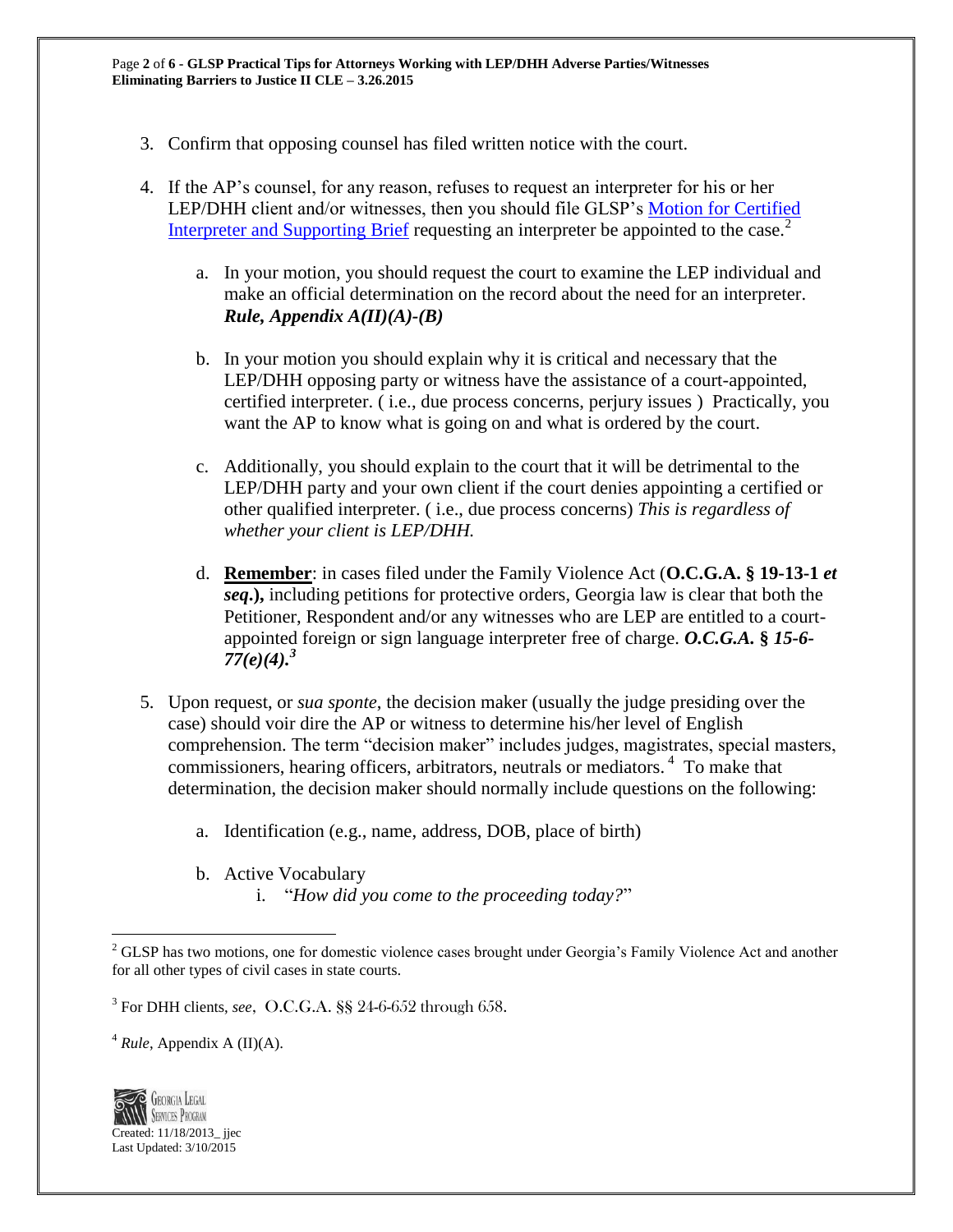Page **3** of **6 - GLSP Practical Tips for Attorneys Working with LEP/DHH Adverse Parties/Witnesses Eliminating Barriers to Justice II CLE – 3.26.2015**

- ii. *"What kind of work do you do?"*
- iii. *"Describe what you see in the room."*
- iv. *"What have you eaten today?"*
- v. **Questions should be phrased to avoid "yes" or "no" replies.**
- c. The civil or criminal proceeding
	- i. *"What is your understanding of the nature of the charge or the type of proceeding we are having today?*"
	- ii. *"What is the purpose of the proceedings?"*
	- iii. *"What is your understanding of my role as the judge?*"
	- iv. *"What is your understanding of the legal rights you have as a party or defendant in this case?"*
	- v. *"What is your understanding of your responsibilities as a witness in this case?* "

*Rule, Appendix A (II)(C).*

*NOTE: In some instances, the decision-maker may skip the voir dire process and appoint the interpreter based solely on counsel's written request. The Rule does not mandate the court to voir dire the LEP/DHH individual. The Rule states that the court "should" do so.*

#### *NOTE: The fact that an individual speaks or understands some English does not preclude the individual from the right to have an interpreter appointed by the court.*

- d. After examination the decision maker should state his or her conclusion on the record, and the file in the case should be clearly marked and data entered electronically when appropriate by personnel to ensure that an interpreter will be present when needed in any subsequent proceeding.  *Rule, Appendix A (II)(D).*
- e. If after a diligent search by the court a certified or other licensed interpreter cannot be found or is unavailable, the Court should weigh the necessity of having the proceeding at that time without a licensed interpreter or with an unlicensed interpreter against continuing the proceeding to a later date when a qualified, licensed interpreter is available.
- f. If the court determines that the use of a non-licensed interpreter is warranted, then:
	- i. Make an objection on the record and request that the case be continued until a qualified, licensed interpreter is appointed to the case.

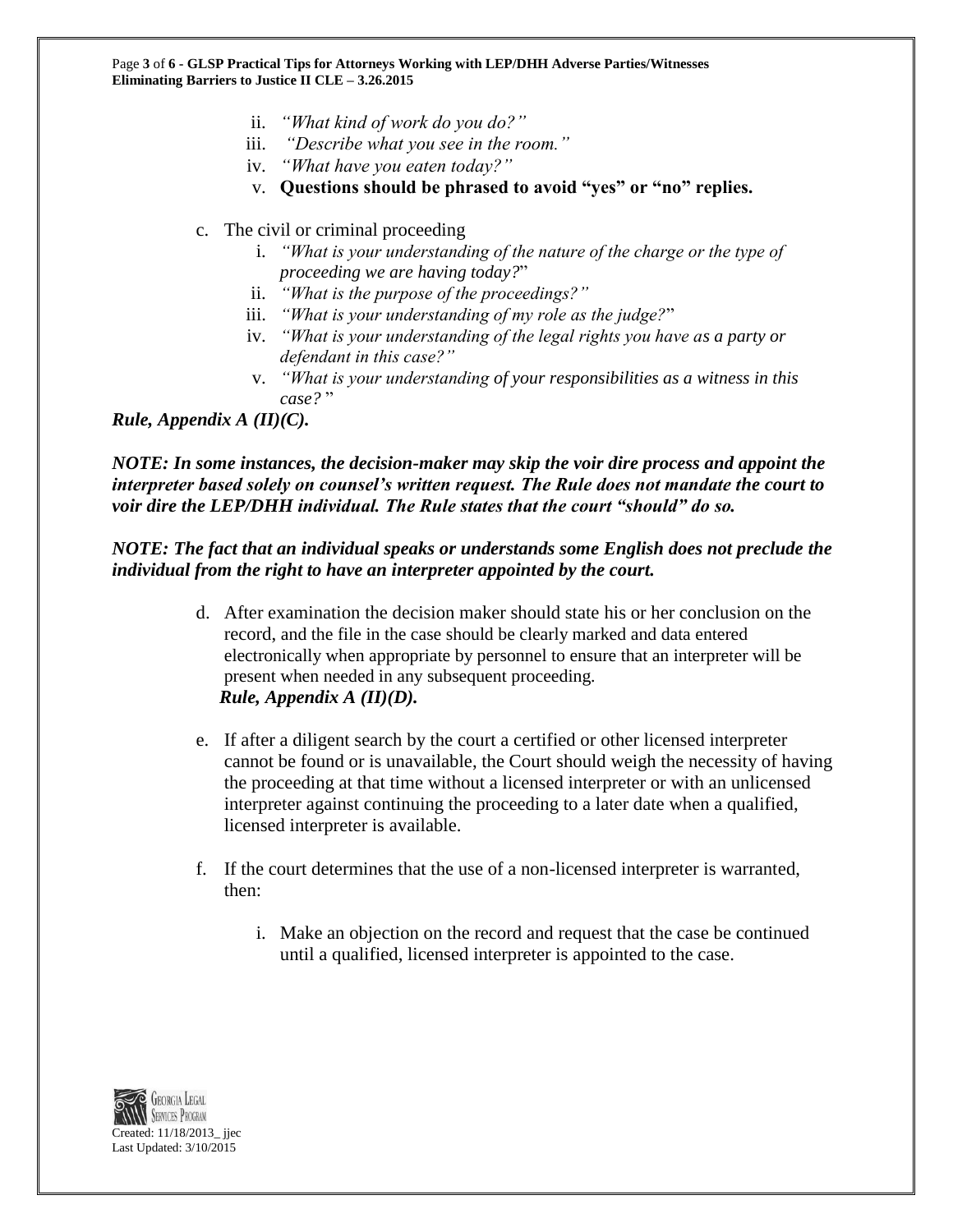- ii. If the objection is overruled, refer the court to the Georgia Commission on Interpreters' [Instructions for Use of a Non-Licensed Interpreter.](http://w2.georgiacourts.org/coi/files/model%20form(1).doc)<sup>5</sup>
- iii. Remind the court, as needed, that the use of a non-certified interpreter requires the court to make an audio or audiovisual recording of all non-English testimony. *Rule*, Section VII (A)(1)-(3).
- iv. Remind thecourt that is inappropriate for friends, family members, bilingual attorneys, etc. to serve as interpreters.
	- 1. Compare an interpreters' ethical obligation to limit communication with the court and parties with an attorney's ethical obligation to communicate effectively with his or her client.<sup>6</sup>
	- v. At the end of the proceeding, move that a certified or other licensed interpreter be appointed for any future legal proceedings.

# *NOTE: Be sure to always keep a copy of the [Interpreter's Oath](http://w2.georgiacourts.org/coi/index.php?option=com_content&view=article&id=58&Itemid=75)<sup>7</sup> in your case file.*

*Do you solemnly swear or affirm that you will faithfully interpret from (state the language) into English and from English into (state the language) the proceedings before this court in an accurate manner to the best of your skill and knowledge?*

- g. If the decision maker concludes that the no interpreter is needed, but that decision is clearly incorrect:
	- i. Object to the court's decision to preserve the issue on appeal.
	- ii. Renew that objection throughout the proceeding as appropriate.

### *LEP/DHH AP ( pro se)*

 $\overline{a}$ 

1. Immediately file GLSP's Motion for Certified Interpreter and Supporting Brief.

<sup>&</sup>lt;sup>7</sup> Direct Link - [http://w2.georgiacourts.org/coi/index.php?option=com\\_content&view=article&id=58&Itemid=75](http://w2.georgiacourts.org/coi/index.php?option=com_content&view=article&id=58&Itemid=75)



<sup>5</sup> Direct Link - [http://w2.georgiacourts.org/coi/files/model%20form\(1\).doc](http://w2.georgiacourts.org/coi/files/model%20form(1).doc)

<sup>&</sup>lt;sup>6</sup> See, Interpreter Code of Professional Responsibility, Standard VII (Interpreters shall maintain impartiality by avoiding undue contact with witnesses, attorneys, interested parties, and jurors before, during and until the case is concluded) *available at <http://w2.georgiacourts.org/coi/files/Code%20of%20Professional%20Responsibility%20for%20Interpreters.doc>* (Last visited February 5, 2015); *See also*, Georgia Rules of Professional Conduct (GRPC) Rule 1.4 available at <http://www.gabar.org/barrules/georgia-rules-of-professional-conduct.cfm> (Last visited February 5, 2015).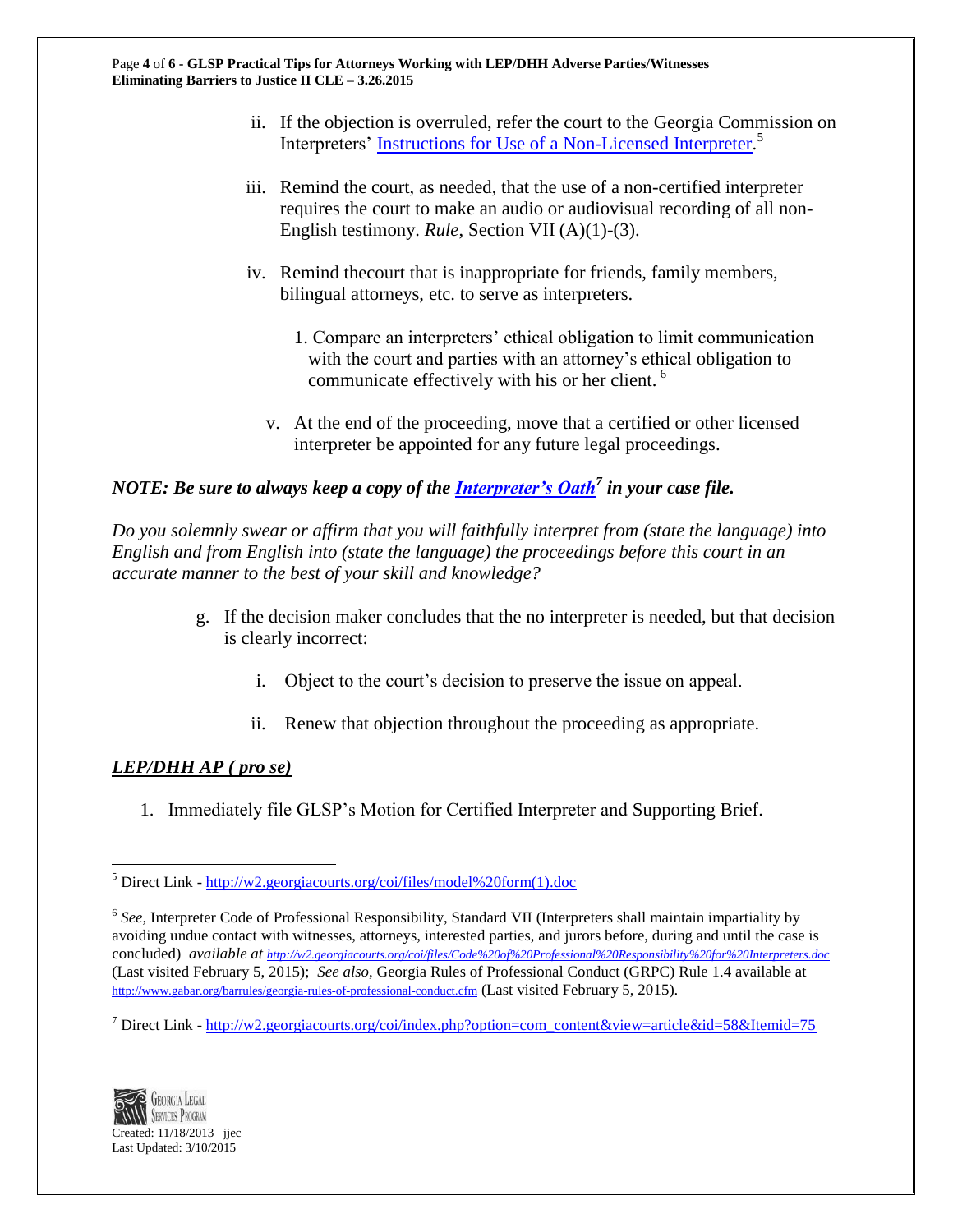- a. If you are unable to communicate with the AP prior to the hearing, be sure to request in writing that the court examine the AP to determine if a certified interpreter is needed.
- b. Refer to *LEP/DHH AP (represented) Section 5* above.
- c. **Remember**: In cases filed under the Family Violence Act, **O.C.G.A. § 19-13-1,**  *et seq***.),** including petitions for protective orders, Georgia law is clear that both the Petitioner, Respondent and/or any witnesses who are LEP are entitled to court-appointed foreign or sign language interpreter free of charge. *O.C.G.A.* **§**  *15-6-77(e)(4).*
- 2. At the hearing, the AP may refuse to use the court-appointed interpreter for various reasons, including but not limited to,:
	- a. She or he does not identify as LEP/DHH and does believe she or he needs the assistance of an interpreter.
	- b. She or he does not understand the interpreter is *neutral,* appointed by the court, because the opposing attorney made the request on the LEP/DHH individual's behalf.
- 3. If the LEP/DHH AP (or witness) refuses to use the interpreter, but it is clear that she or he is LEP/DHH and is having difficulty communicating effectively in English, be sure to **establish in the record** that:
	- a. The AP is LEP/DHH.
	- b. The court provided the AP with the use of a certified or other licensed interpreter free of charge.
	- c. The AP refuses to use the interpreter and insists on communicating without any language assistance.
	- d. This preserves the record in case of an appeal by either party and the AP asserts his or her right to due process was violated because she or he was prevented from fully participating in the initial hearing because of a language barrier.
- 4. If the LEP/DHH AP insists on using his or her own interpreter (family member, friend, bilingual attorney, etc.):